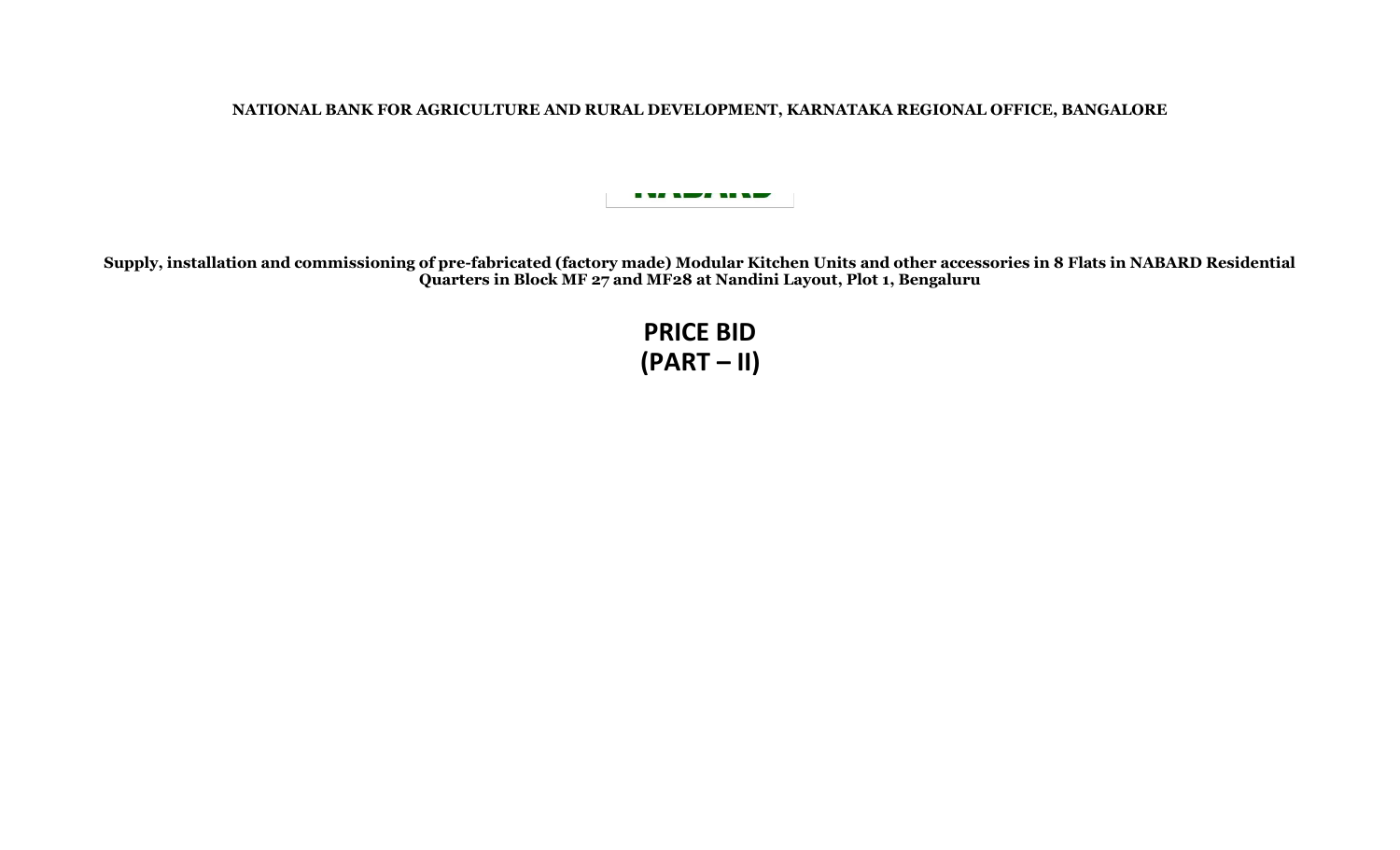## **Supply, installation and commissioning of pre-fabricated (factory made) Modular Kitchen Units and other accessories in 8 Flats in NABARD Residential Quarters in Block MF 27 and MF28 at Nandini Layout, Plot 1, Bengaluru**

## **SCHEDULE OF QUANTITIES**

| SL<br>NO.      | <b>ITEM OF WORK</b>                                                                                                                                                                                                                                                                                                                                                                                                  | <b>QTY</b> | <b>UNIT</b> | <b>RATE</b> | <b>AMOUNT</b> |
|----------------|----------------------------------------------------------------------------------------------------------------------------------------------------------------------------------------------------------------------------------------------------------------------------------------------------------------------------------------------------------------------------------------------------------------------|------------|-------------|-------------|---------------|
|                | <b>Part A-Civil Works</b>                                                                                                                                                                                                                                                                                                                                                                                            |            |             |             |               |
|                | <b>DEMOLITION WORKS OF</b><br>KITCHEN TILES, PLATFORM,<br>FITTINGS: Remove the existing tiles in Flooring/dado with wall plasters<br>and bed motars in kithen area , Removal of existing kitchen platform,<br>supports below wall and cabinets, Removing the existing window and<br>ventilator shutters with frames , Removing existing kitchen sink, fixtures etc<br>and carting away all debris from the site etc, |            | Lumpsum     |             |               |
| $\mathbf{1}$   | REMOVING OF KITCHEN TILES, PLATFORM, FITTINGS: Remove<br>the existing tiles in Flooring/dado with wall plasters and bed motars in<br>kithen area, Removal of existing kitchen platform, supports below wall and<br>cabinets, Removing the existing window and ventilator shutters with frames<br>, Removing existing kitchen sink, fixtures etc and carting away all debris<br>from the site etc,                    |            | Lumpsum     |             |               |
| $\overline{2}$ | <b>Buyback cost of items</b> -Buyback cost towards taking away the dismantled<br>materials mentioned in above item nos 6 to 10. The rate against the item to<br>be quoted in negative values.                                                                                                                                                                                                                        | 1.00       | Per flat    |             |               |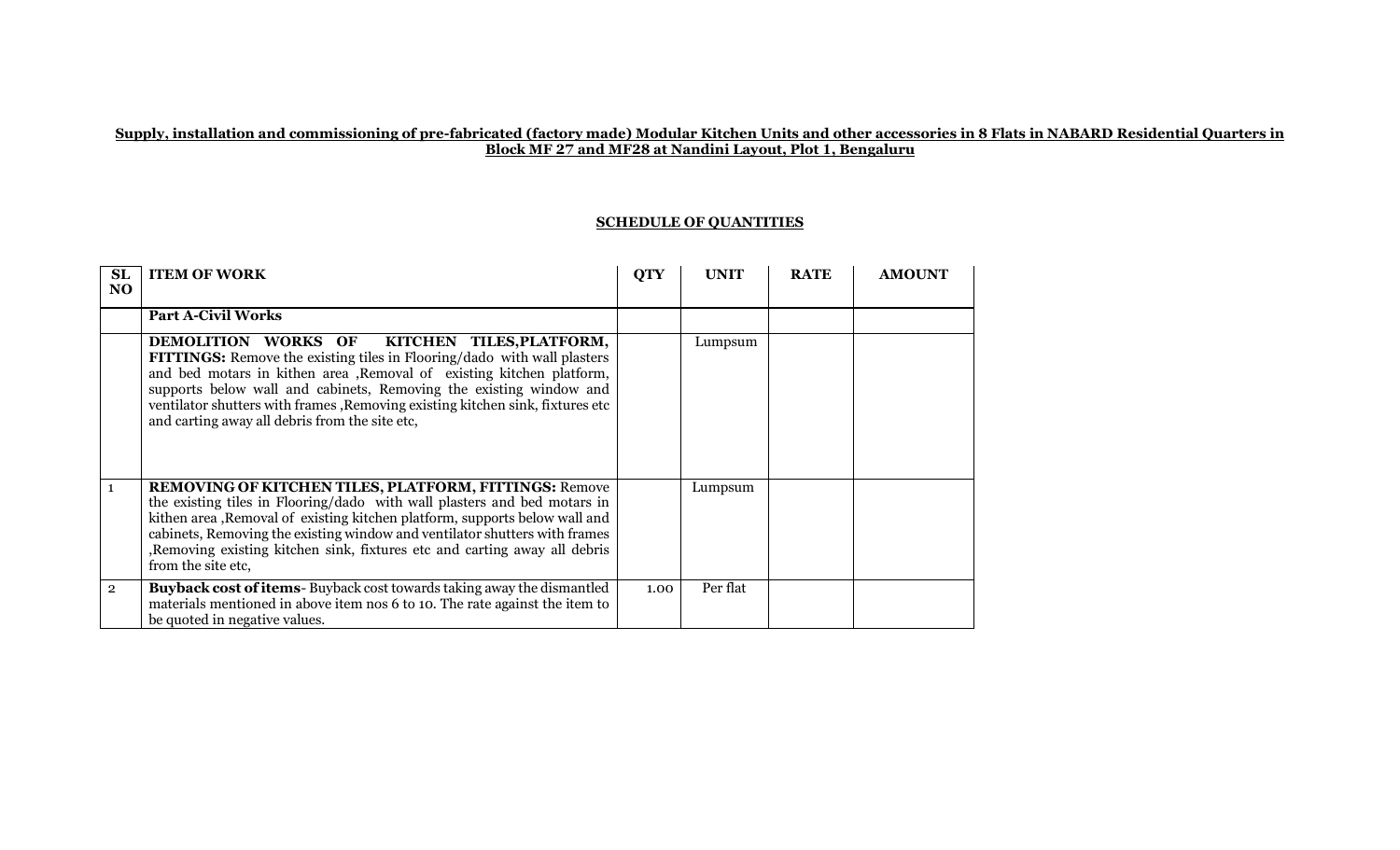|                | TILE WORKS/GRANITE WORKS: WALLS : Providing and laying<br>high quality glazed Ceramic wall tiles (full height) of size 300mm X<br>450mm (thickness to be specified by the manufacturer), of 1st quality<br>conforming to IS: 15622, of approved make, in colors White, Ivory, Grey,<br>Fume Red Brown, laid on 20 mm thick cement mortar 1:3 (1 Cement: 3)<br>Coarse sand), jointing with grey cement slurry $@$ 3.3kg/ sqm including<br>grouting the joints with white cement and matching pigments etc., complete.<br>as per instructions of architect/ bank's engg. Approved make:<br>RAK/Nitco/Marbonite/Johnson/Kajaria/ approved equivalent. (basic<br>price :50.00/sft after discount including GST)             |       |       | 0.00 |  |
|----------------|-------------------------------------------------------------------------------------------------------------------------------------------------------------------------------------------------------------------------------------------------------------------------------------------------------------------------------------------------------------------------------------------------------------------------------------------------------------------------------------------------------------------------------------------------------------------------------------------------------------------------------------------------------------------------------------------------------------------------|-------|-------|------|--|
| 3              | <b>CERAMIC TILES DADOING IN KITCHEN WALLS: Providing and</b><br>laying high quality glazed Ceramic wall tiles (full height) of size 300mm X<br>450mm (thickness to be specified by the manufacturer), of 1st quality<br>conforming to IS: 15622, of approved make, in colors White, Ivory, Grey,<br>Fume Red Brown, laid on 20 mm thick cement mortar 1:3 (1 Cement: 3<br>Coarse sand), jointing with grey cement slurry $@$ 3.3kg/ sqm including<br>grouting the joints with white cement and matching pigments etc., complete.<br>as per instructions of architect/ bank's engg. Approved make:<br>RAK/Nitco/Marbonite/Johnson/Kajaria/ approved equivalent. (basic<br>price :50.00/sft after discount including GST) | 20.00 | Sq. M |      |  |
| $\overline{4}$ | Window/ventilator frames: Providing and fixing 18 mm thick, 10 inch wide<br>one side mirror polished machine cut "jet black" colour granite slab for<br>making frames for window/ventilators with bedding cement sand mortar 1:4<br>and neat cement and other fixing material as approved. The contractor will<br>make bull nose moulding on the exposed edge with matching polishing to<br>give high gloss finish, sealing the joints with epoxy resin based adhesive as<br>directed. The contractor has to use granite stone of $6"$ width and $4"$ width<br>in steps for framing with necessary overlapping.                                                                                                         | 1.50  | Sqmt  |      |  |
| 5              | Supplying and fixing 25 mm thick unpolished cuddappa stone for horizontal<br>support for granite kitchen platform and under count type sink including<br>inserting edges of slab into the walls up to 40 mm, and firmly resting on<br>vertical cudappa slab support and fill the joints with cement mortar 1:5 etc.<br>complete as directed including cost of all materials, labour charges, curing<br>etc. complete. The clear area of cuddapah member will be measured for<br>payment.transportaion, labour charges, curing etc. complete as directed.<br>The granite before procuring should be got approved by Bank's engineer.                                                                                     | 3.00  | Sqmt  |      |  |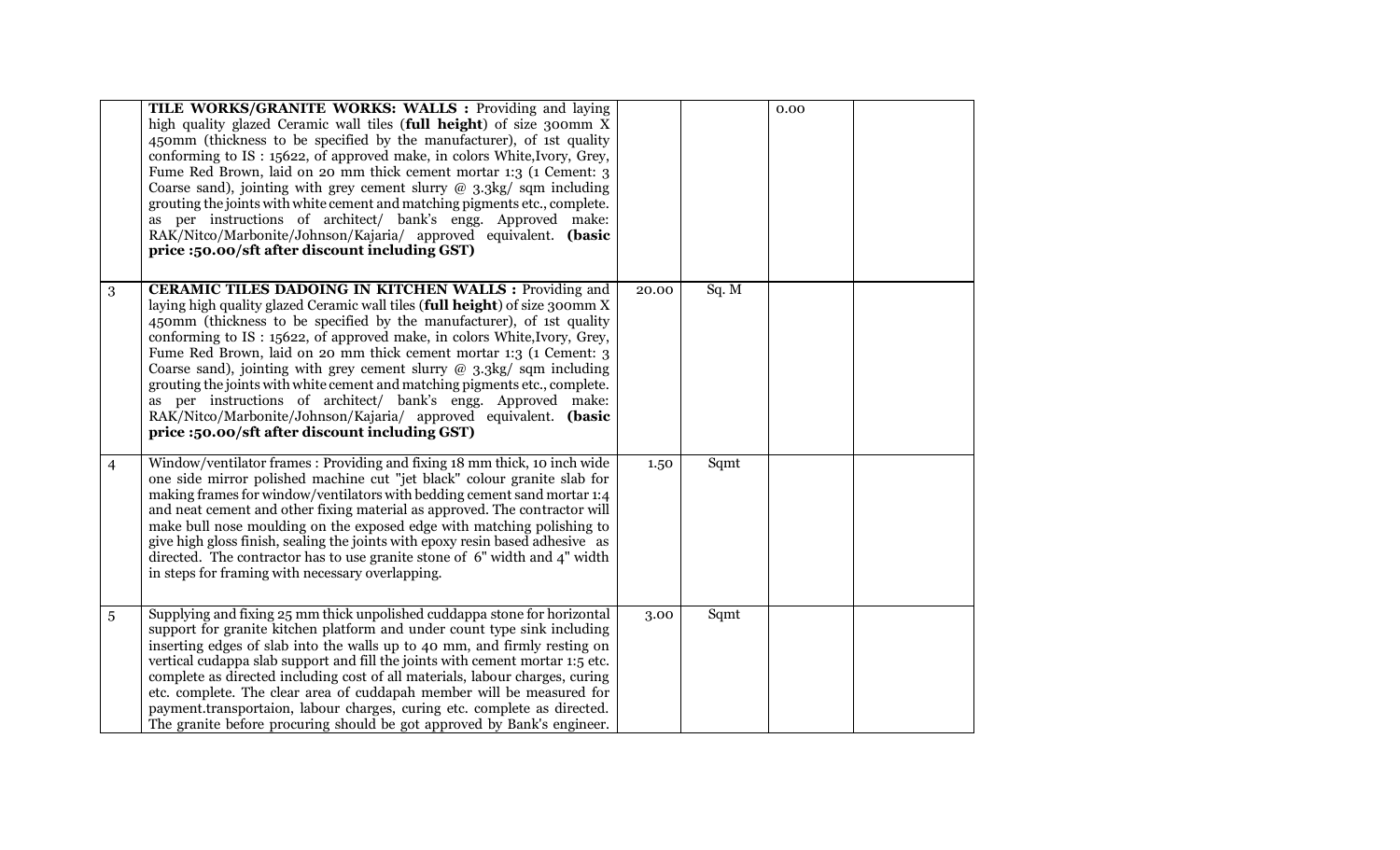|   | The skirting/facia etc. will be measured in sq. m only. [Basic rate of granite<br>@ Rs. 200/- per sq. ft after discount inclusive of GST at shop level]                                                                                                                                                                                                                                                                                                                                                                                                                                                                                                                                                                                                                                                                                                                                                                                                                                                                                                                                                                                                                                                                                                                                                                                                                    |      |      |  |
|---|----------------------------------------------------------------------------------------------------------------------------------------------------------------------------------------------------------------------------------------------------------------------------------------------------------------------------------------------------------------------------------------------------------------------------------------------------------------------------------------------------------------------------------------------------------------------------------------------------------------------------------------------------------------------------------------------------------------------------------------------------------------------------------------------------------------------------------------------------------------------------------------------------------------------------------------------------------------------------------------------------------------------------------------------------------------------------------------------------------------------------------------------------------------------------------------------------------------------------------------------------------------------------------------------------------------------------------------------------------------------------|------|------|--|
| 6 | Providing and fixing 18 mm thick, one side polished "jet black" colour<br>granite slab for kitchen platform/counter type wash basin with side facia<br>and skirting above platform including making facing edge bull nose<br>moulding/edge champhering with matching polishing to give high gloss<br>finish etc. complete and sealing all joints with epoxy resin based adhesive as<br>directed. In kitchen, the granite slab is to be fixed over cuddapah slab with<br>cement mortar 1:4 with cement grout and other three edges of granite slab<br>shall be embedded 20 mm into the wall. The finished portion of granite slab<br>shall be taken for measurement in sq. m and no deduction shall be made for<br>area of granite cut for sink. The rate quoted shall include cost of cutting hole<br>for sink with opening edge rounding, cost of all materials, transportaion,<br>labour charges, curing etc. complete as directed. The granite before<br>procuring should be got approved by Bank's engineer. The skirting/facia etc.<br>will be measured in sq. m only. [Basic rate of granite $@$ Rs. 200/- per sq. ft<br>after discount inclusive of GST at shop level]stainer, drain drop connection<br>to the floor trap, waste pipe, arrangement for water purifier (Aquaguard Tee)<br>etc including cost of all materials, labour charges, curing etc. Complete. | 6.00 | Sqmt |  |
| 7 | Supplying and fixing Kitchen Stain less steel sink with drain board (Nirali<br>make regular range-Elegance Large Big Satin finish) having overall size<br>1145mm x 510mm(bowl size 560mm x 410 mm $x$ 241mm, in the kitchen<br>platform as under counter type in the granite slab and cuddappa neatly<br>accordingly to the size of sink, complete as directed. The item include waste<br>coupling, stainer, drain drop connection to the floor trap, waste pipe,<br>arrangement for water purifier (Aquaguard Tee) etc including cost of all<br>materials, labour charges, curing etc. Complete./Modifloat or equivalent as<br>approved.                                                                                                                                                                                                                                                                                                                                                                                                                                                                                                                                                                                                                                                                                                                                  | 1.00 | Nos. |  |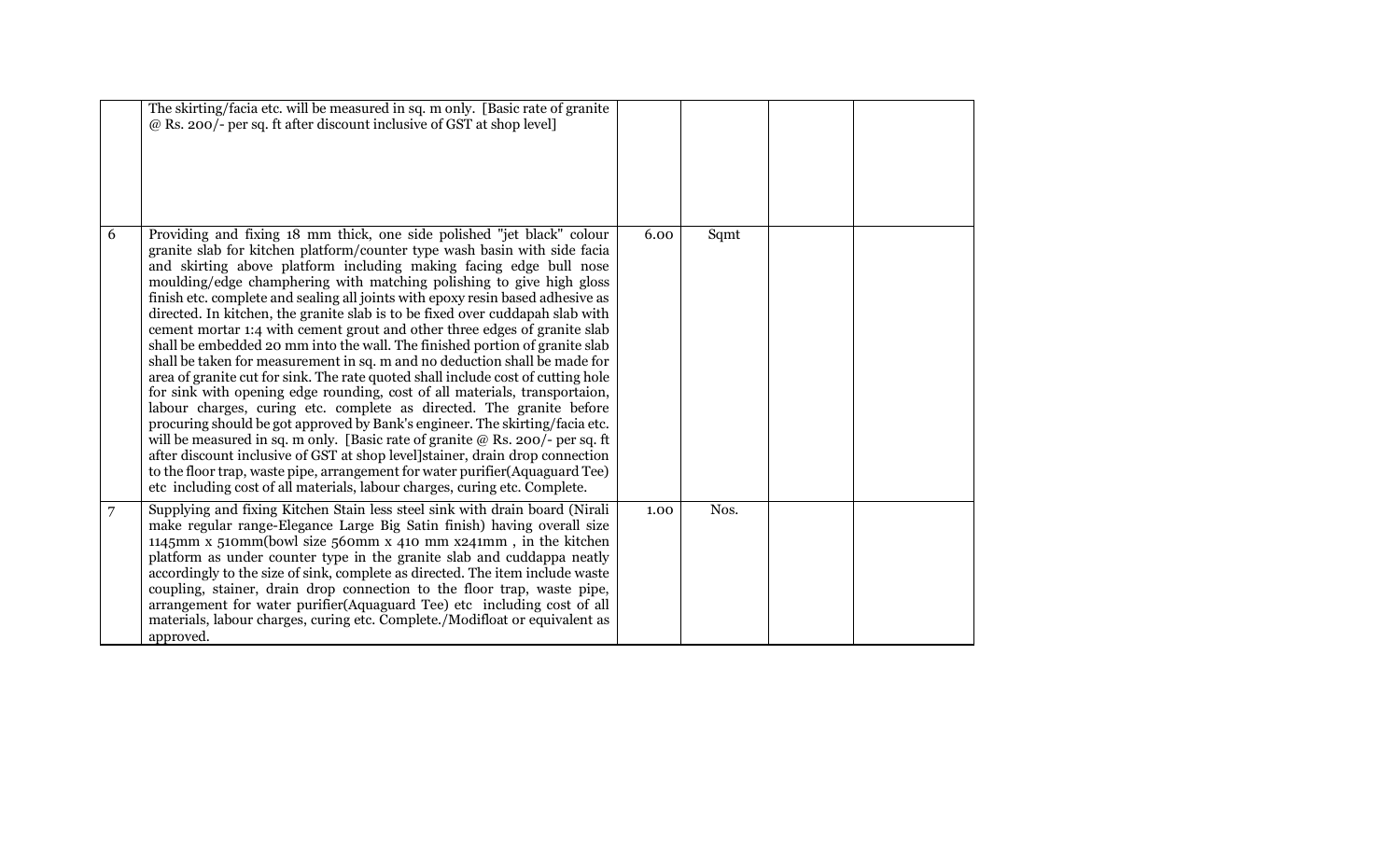| 8 | ALUMINIUM 3 TRACK WINDOWS- For windows: Providing and                            | 2.00 | Sq. M      |  |
|---|----------------------------------------------------------------------------------|------|------------|--|
|   | fixing 3 track Aluminium sliding window frame having 3 shutters ie 2             |      |            |  |
|   | shutters of 5mm thick clear float glass and 1 shutter of SS fly mesh, of         |      |            |  |
|   | approved colour/shade anodised (AC 20 grade coating) over the granite            |      |            |  |
|   | frames (cost of granite frmaes to be paid seperately). The 3 track system shall  |      |            |  |
|   | be 18 mm series, bottom track shall be 92 mm x 45.5 mm, weight 1.659 kg/m        |      |            |  |
|   | (Jindal 20617), top and side track 92 mm x 31.75 mm, weight 1.06 kg/m            |      |            |  |
|   | (Jindal 20831). The shutter shall be made of bottom 52 mm x 18 mm,               |      |            |  |
|   | weighto.651kg/m(Jindal 20750), shutter handle section 40 mm x 18 mm,             |      |            |  |
|   | weight 0.547 kg/m (Jindal 20738), shutter interlock section 40 mm x 18           |      |            |  |
|   | mm, weight $0.607 \text{ kg/m}$ (Jindal 20737) with 5 mm thick clear float glass |      |            |  |
|   | fixed with EPDM gasket, track wool pile, concealed metallic star lock, best      |      |            |  |
|   | quality ball bearing etc. complete with 20 mm micron anodised finish for         |      |            |  |
|   | aluminium members. The contractor has to anchor the aluminium frames             |      |            |  |
|   | of window to granite frame properly and ensure the proper drainage of rain       |      |            |  |
|   | water from tracks. Make - Aluminium Section : Jindal/Indal/Hindalco,             |      |            |  |
|   | Glass: Saint Gobain/Modifloat or equivalent as approved.                         |      |            |  |
|   |                                                                                  |      |            |  |
|   |                                                                                  |      |            |  |
|   |                                                                                  |      |            |  |
| 9 | RELAMINATION AND REPAIRS TO KITCHEN DOORS WITH                                   | 1.00 | <b>Nos</b> |  |
|   | <b>FRAMES:</b> Scrapping and removing the enamel paint applied on the door       |      |            |  |
|   | shutters and frames completely, carry out necessary repair/wood putty            |      |            |  |
|   | filling works and providing and fixing 1mm thick laminate of approved            |      |            |  |
|   | colour on both sides and edges of the door and frames and providing              |      |            |  |
|   | approved quality SS aldrop, handles, door stoppers, tower bolts, hinges etc.     |      |            |  |
|   | complete                                                                         |      |            |  |
|   |                                                                                  |      |            |  |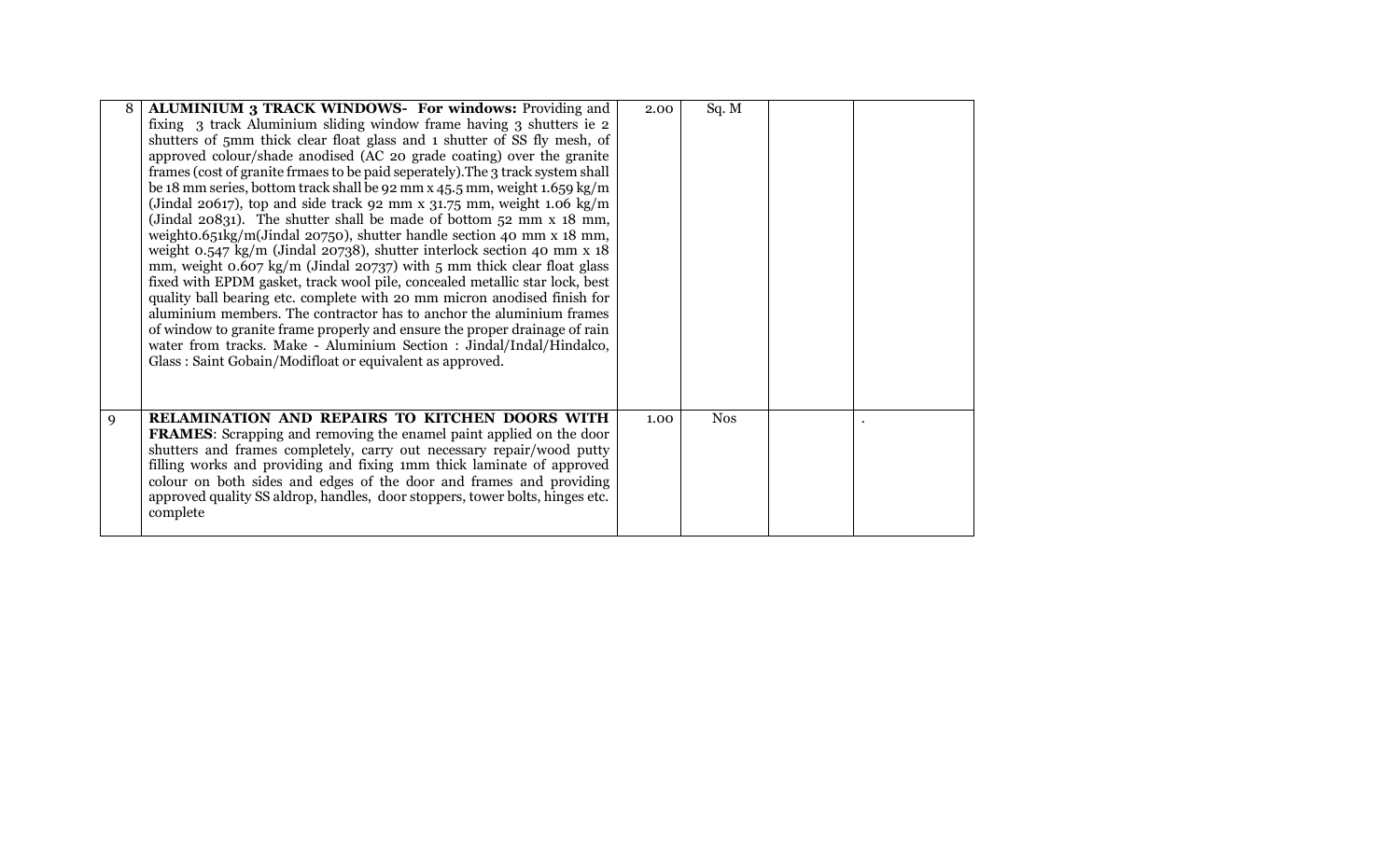| 10<br>$\mathbf{A}$    | Nos. (Job per window)) : Removing existing window M.S grills and<br>modifying the same with necessary welding/cutting and fixing the same<br>outside the new sliding window by providing & fixing additional M.S flats of<br>same or higher size on all the sides with necessary anchorage, fastenings etc.<br>complete as directed. The work also includes making provision for an<br>openable shutter in the grill for fixing of window air conditioner with<br>necessary cutting/welding and by supplying and fixing handles and aldrop<br>with locking arrangement. The modification is to be done by providing and<br>welding additional M.S flat sections so that the grill is fixed approximately<br>6" away from the wall and 3" away from the opening of window to make a<br>box type shape. The contractor has to quote for the overall work including<br>material, labour, T&P etc. as required complete.<br>TOTAL QUOTEDAMOUNT FOR CIVIL WORKS IN RS. | 2.00       | Jobs per<br>window |             |               |
|-----------------------|-------------------------------------------------------------------------------------------------------------------------------------------------------------------------------------------------------------------------------------------------------------------------------------------------------------------------------------------------------------------------------------------------------------------------------------------------------------------------------------------------------------------------------------------------------------------------------------------------------------------------------------------------------------------------------------------------------------------------------------------------------------------------------------------------------------------------------------------------------------------------------------------------------------------------------------------------------------------|------------|--------------------|-------------|---------------|
|                       |                                                                                                                                                                                                                                                                                                                                                                                                                                                                                                                                                                                                                                                                                                                                                                                                                                                                                                                                                                   |            |                    |             |               |
| SI.<br>N <sub>o</sub> | <b>ITEM OF WORK</b>                                                                                                                                                                                                                                                                                                                                                                                                                                                                                                                                                                                                                                                                                                                                                                                                                                                                                                                                               | <b>QTY</b> | <b>UNIT</b>        | <b>RATE</b> | <b>AMOUNT</b> |
| Ι                     | Part B. INTERNAL ELECTRIFICATION                                                                                                                                                                                                                                                                                                                                                                                                                                                                                                                                                                                                                                                                                                                                                                                                                                                                                                                                  |            |                    |             |               |
|                       |                                                                                                                                                                                                                                                                                                                                                                                                                                                                                                                                                                                                                                                                                                                                                                                                                                                                                                                                                                   |            |                    |             |               |
|                       | <b>Lights Points</b>                                                                                                                                                                                                                                                                                                                                                                                                                                                                                                                                                                                                                                                                                                                                                                                                                                                                                                                                              |            |                    |             |               |
|                       | Wiring for light point/ fan point/ exhaust fan point/ call bell point with 1.5                                                                                                                                                                                                                                                                                                                                                                                                                                                                                                                                                                                                                                                                                                                                                                                                                                                                                    |            |                    |             |               |
|                       | sq.mm FRLS PVC insulated copper conductor single core cable in recessed<br>PVC conduit, with Modular type switch, phenolic laminated sheet, suitable<br>size GI box and earthing the point with 1.5 sq.mm FRLS PVC insulated<br>copper conductor single core cable etc. as required. The work includes<br>making grooves in wall, placing conduits and replastering after<br>completion.                                                                                                                                                                                                                                                                                                                                                                                                                                                                                                                                                                          |            |                    |             |               |
| 1                     | One Light point controlled by one modular switch with removing existing<br>old box switches and plates                                                                                                                                                                                                                                                                                                                                                                                                                                                                                                                                                                                                                                                                                                                                                                                                                                                            | 1.00       | N <sub>0</sub>     |             |               |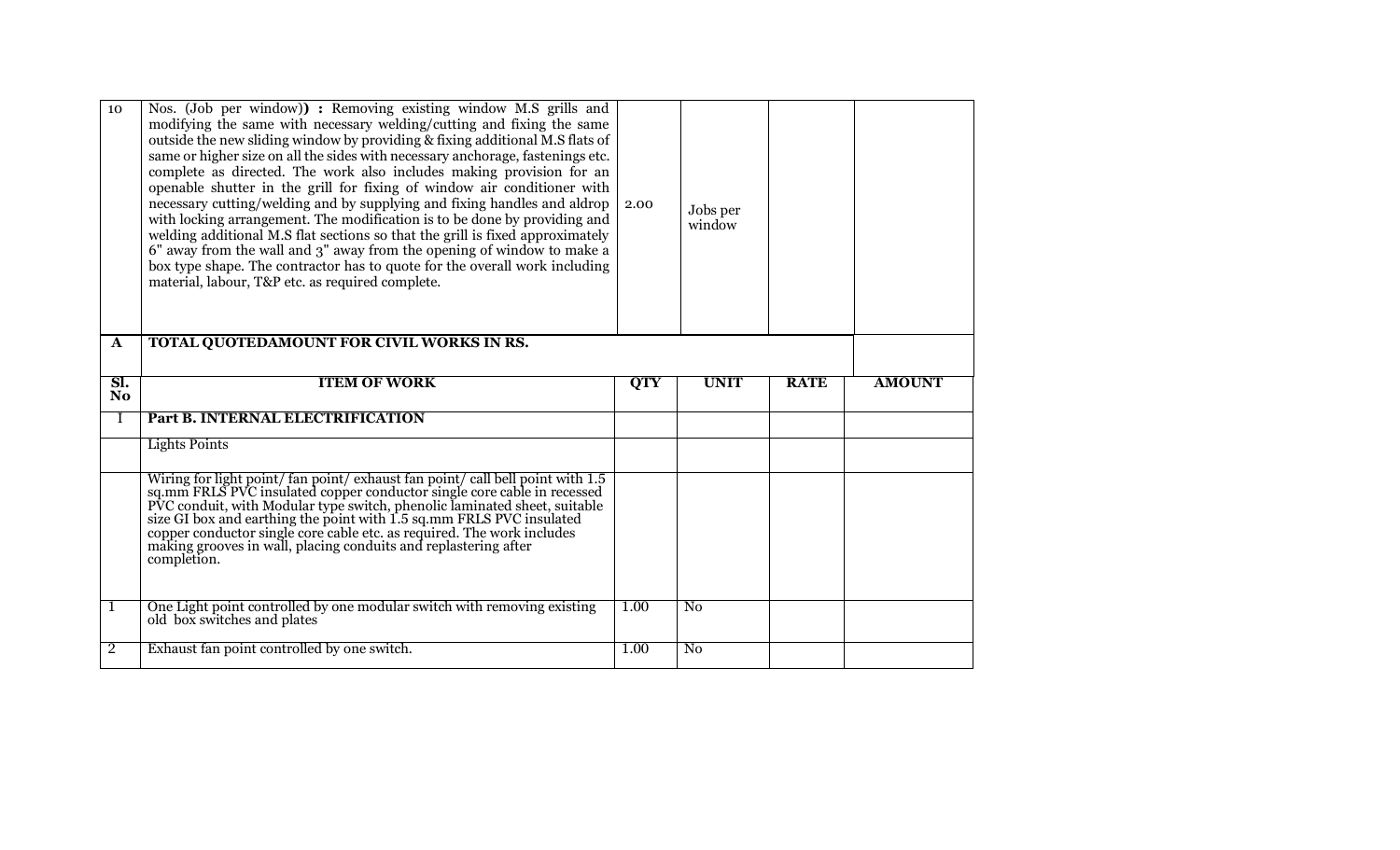| 3 | Supply and wiring for One 3 Pin 5A plug & socket controlled by one switch (Independent) with 2runs of 1.5sqmm Copper Wires and 1run of 1.5sqmm earth wire in 20mm dia heavy gauge PVC conduit including all accessories. The<br>replastering after completion.                                                                                                                                      | 2.00  | $\overline{N_0}$ |  |
|---|-----------------------------------------------------------------------------------------------------------------------------------------------------------------------------------------------------------------------------------------------------------------------------------------------------------------------------------------------------------------------------------------------------|-------|------------------|--|
| 4 | Supply and fixing of modular type 15/16A 6 pin socket with switch with front plate and anodized GI box including all fixing accessories. Approved<br>(Make: Anchor Roma/ GM)                                                                                                                                                                                                                        | 2.00  | No               |  |
| 5 | Wiring for circuit/submain wiring along<br>with earth wire with the following sizes of FRLS PVC insulated copper conductor, single core cable in surface<br>PVC conduit as required for 2 $\overline{X}$ 2.5 sq. mm + 1 $\overline{X}$ 2.5 sq.<br>replastering after completion.                                                                                                                    | 10.00 | <b>RMT</b>       |  |
| 6 | Wiring for circuit/submain wiring alongwith earth wire with $2 \times 4$ sq. mm + $1 \times 4$ sq. mm earth wire of FRLS PVC insulated copper conductor, single core cable in surface/ recessed medium class PVC conduit as required.(f<br>Power & AC circuits) Approved make: Finolex/ Anchor. The work includes<br>making grooves in wall, placing conduits and replastering after<br>completion. | 15.00 | <b>RMT</b>       |  |
| B | <b>Total Amount Quoted for Electrical Work</b>                                                                                                                                                                                                                                                                                                                                                      |       |                  |  |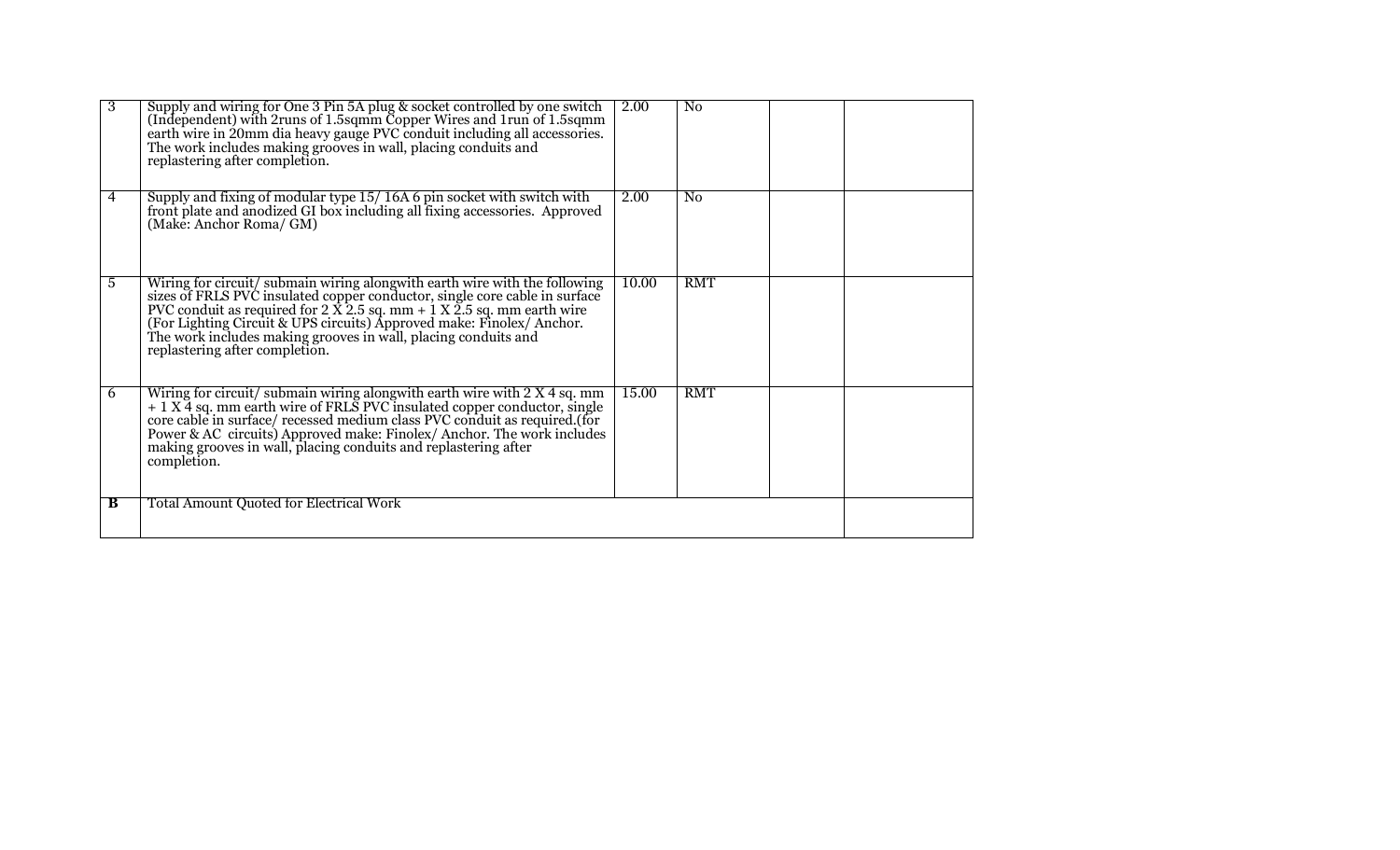|              | <b>Part C- CARPENTRY WORK</b>                                                                                                                        | Qnty | Unit  | Rate | Amount |
|--------------|------------------------------------------------------------------------------------------------------------------------------------------------------|------|-------|------|--------|
| $\mathbf{1}$ | Supplying pre-fabricated / factory made modular kitchen units<br>below existing kitchen platform/counter (approximately 750                          | 4.00 | Sq. M |      |        |
|              | mm in height and 600 mm in depth) as per the following                                                                                               |      |       |      |        |
|              | specifications<br>enclosed<br>drawings:<br>and                                                                                                       |      |       |      |        |
|              | •The carcass of the cabinets (at 4 sides on each cabinet - One each on both                                                                          |      |       |      |        |
|              | sides of the Kadappa verticals, One over the tile at back wall and One at the                                                                        |      |       |      |        |
|              | top of the cabinets below the granite platform and also on the vertical face                                                                         |      |       |      |        |
|              | of Kadappa sandwiched vertical supports below the platform) including                                                                                |      |       |      |        |
|              | drawer fascia/ sides/bottom, shelves etc. shall be made out of BWP                                                                                   |      |       |      |        |
|              | grade16 mm thick Marine plywood (Century plywood, Kit Gold, Greenply,<br>Western India Plywood, AEON or approved equivalent make) & provided         |      |       |      |        |
|              | on all the exposed surfaces with 0.8mm thick laminate including 0.8mm                                                                                |      |       |      |        |
|              | thick<br><b>PVC</b><br>lipping<br>edges.<br>the<br>at                                                                                                |      |       |      |        |
|              | • Shutters shall be made out of 16-18 mm thick Marine plywood (Century                                                                               |      |       |      |        |
|              | plywood, Kit Gold, Greenply, Western India Plywood, AEON or approved                                                                                 |      |       |      |        |
|              | equivalent make). Each shutter shall be fixed to the framework using two                                                                             |      |       |      |        |
|              | numbers of best quality EURO type Slip/Auto Hinges (Ebco, Hettich,                                                                                   |      |       |      |        |
|              | Hafele or approved equivalent make) and provided with one approved                                                                                   |      |       |      |        |
|              | quality and profile brush finished Stainless Steel (SS) handle of grade 304                                                                          |      |       |      |        |
|              | (minimum<br>150<br>long)<br>mm                                                                                                                       |      |       |      |        |
|              | • Each drawer fascia shall be made out of 16 mm thick Marine plywood                                                                                 |      |       |      |        |
|              | (Century plywood, Kit Gold, Greenply, Western India Plywood, AEON or                                                                                 |      |       |      |        |
|              | approved equivalent make) and approved quality and make SS 304 grade                                                                                 |      |       |      |        |
|              | baskets / accessories (Hettich, Ebco, Hafele or approved equivalent make)                                                                            |      |       |      |        |
|              | shall be mounted on approved quality, high precision telescopic<br>channels/slides having minimum weight carrying capacity of 45 kg (Ebco,           |      |       |      |        |
|              | Hettich, Hafele or approved equivalent make) to be designed as per drawer                                                                            |      |       |      |        |
|              | size and to meet the weight requirement with minimum length of 500 mm                                                                                |      |       |      |        |
|              | to ensure smooth movements of drawer with / without content weights and                                                                              |      |       |      |        |
|              | provided with approved quality 150mm size SS handles of grade 304. The                                                                               |      |       |      |        |
|              | telescopic channel rails/hinges shall be of soft closure type.                                                                                       |      |       |      |        |
|              | • In each kitchen there should be a minimum of 1 No. Perforated Cutlery                                                                              |      |       |      |        |
|              | baskets(4" size), 1 No. cup & saucer basket(6" size), 1 No. 'Thali' basket( $8$ "                                                                    |      |       |      |        |
|              | size), 5 Nos. plain baskets (4" size-1 No, 6" size-1 No, 8" size-3 Nos), 1 No.                                                                       |      |       |      |        |
|              | D tray set, 1 No. dust bin holder (Dia 250, Height 145) etc. The shutters                                                                            |      |       |      |        |
|              | shall be of 16-18 mm Marine plywood fascia/ sides/bottom as required as                                                                              |      |       |      |        |
|              | per the drawings given. All the stainless steel baskets shall be of maximum                                                                          |      |       |      |        |
|              | size which can be accommodated in the respective space available inside<br>each cabinets for smooth functioning of railing. The Stainless Steel rods |      |       |      |        |
|              | provided in the baskets shall be of combination of 5.5mm dia and 2.8mm                                                                               |      |       |      |        |
|              | dia<br>rods.                                                                                                                                         |      |       |      |        |
|              | • All shelves shall be supported on approved quality Stainless Steel(SS)                                                                             |      |       |      |        |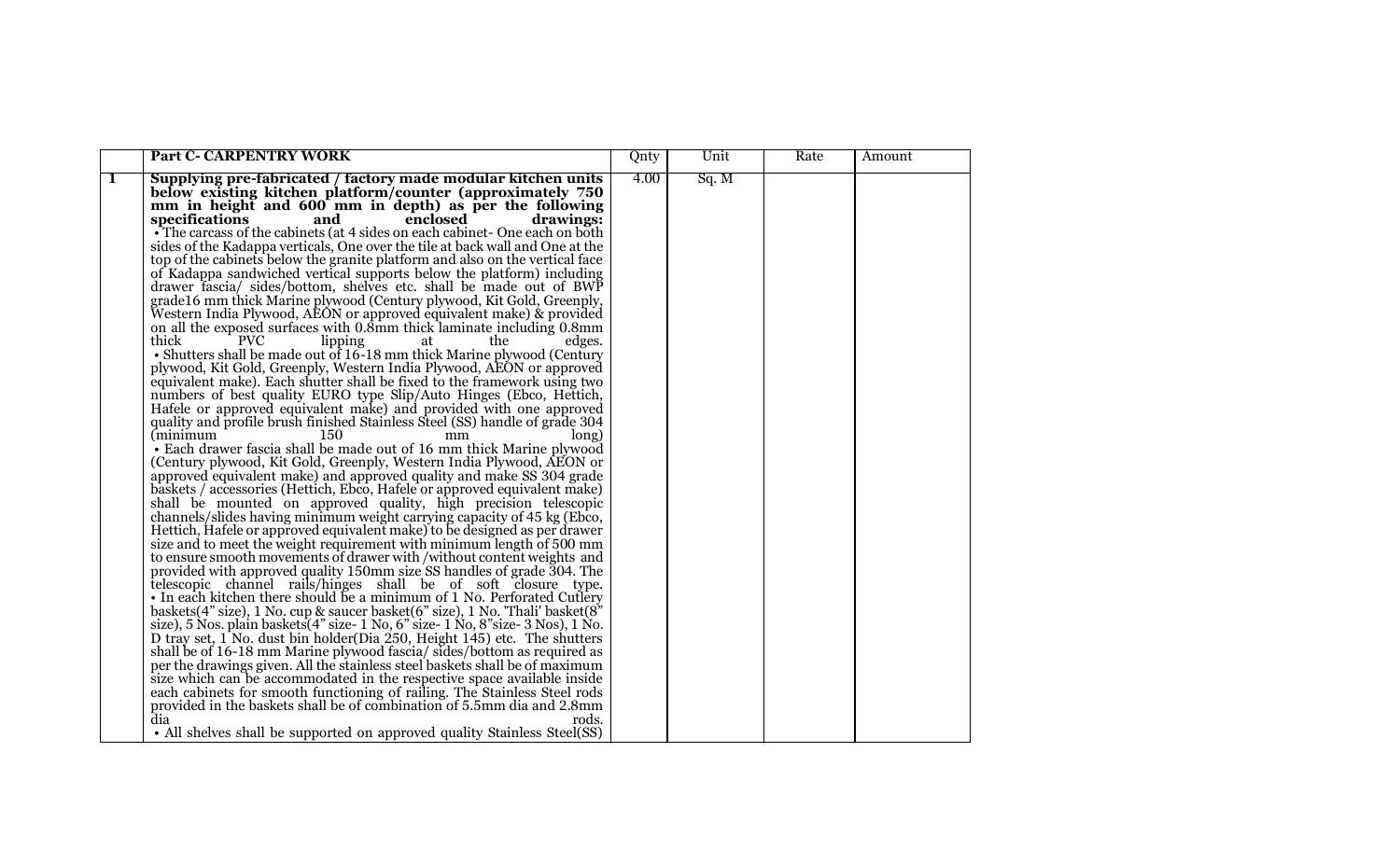| pins and shall be adjustable for various height requirements.                 |  |  |
|-------------------------------------------------------------------------------|--|--|
| • The unit shall be firmly fixed to the walls/slabs/floor using non-          |  |  |
| corrossive metal screws of appropriate size and rawl plugs.                   |  |  |
| • All exposed surfaces and internal surfaces of the units shall have          |  |  |
|                                                                               |  |  |
| machine pressed lamination of approved shade having thickness 1mm and         |  |  |
| 0.8mm respectively of approved shade and make and pasted with synthetic       |  |  |
| resin based adhesive (Fevicol, Vamicol or approved equivalent) etc.           |  |  |
| • The thickness of four edge PVC lipping for shutters and drawer fascia       |  |  |
|                                                                               |  |  |
| shall be 2mm thick, thickness of edge lipping of carcass/ plywood partition   |  |  |
| should be 0.8mm. The lippings/banding shall match with the external           |  |  |
| laminate<br>shade.                                                            |  |  |
| • Payment shall be made on the basis of front elevation area of modular       |  |  |
| units only. It is clarified that sides, top and bottom surfaces will not be   |  |  |
|                                                                               |  |  |
| measured<br>payment.                                                          |  |  |
| • The wooden frame for shutter shall be made of minimum 70 mm wide            |  |  |
| marine plywood with lamination, wherever required. The telescopic             |  |  |
| channel shall be fixed to the carcass of the cabinets / supported with 75     |  |  |
| mm wide vertical and horizontal marine plywood members with laminate          |  |  |
|                                                                               |  |  |
| fixed on vertical Kadaph stone. If there is a need of erecting additional     |  |  |
| vertical marine plywood members with laminate on account of site              |  |  |
| conditions, the quoted rate shall have provision of carrying out these        |  |  |
| works.                                                                        |  |  |
| • All necessary hardwares, wooden members with required thickness for         |  |  |
| fixing telescopic channel rails and filling the gaps shall be included in the |  |  |
|                                                                               |  |  |
| quoted<br>rate.                                                               |  |  |
| • The quoted rate shall include making of vertical partition below the        |  |  |
| existing kitchen slab with 16-18 mm thick marine plywood if necessary to      |  |  |
| accommodate modular kitchen units as per the requirement.                     |  |  |
|                                                                               |  |  |
|                                                                               |  |  |
|                                                                               |  |  |
|                                                                               |  |  |
|                                                                               |  |  |
|                                                                               |  |  |
|                                                                               |  |  |
|                                                                               |  |  |
|                                                                               |  |  |
|                                                                               |  |  |
|                                                                               |  |  |
|                                                                               |  |  |
|                                                                               |  |  |
|                                                                               |  |  |
|                                                                               |  |  |
|                                                                               |  |  |
|                                                                               |  |  |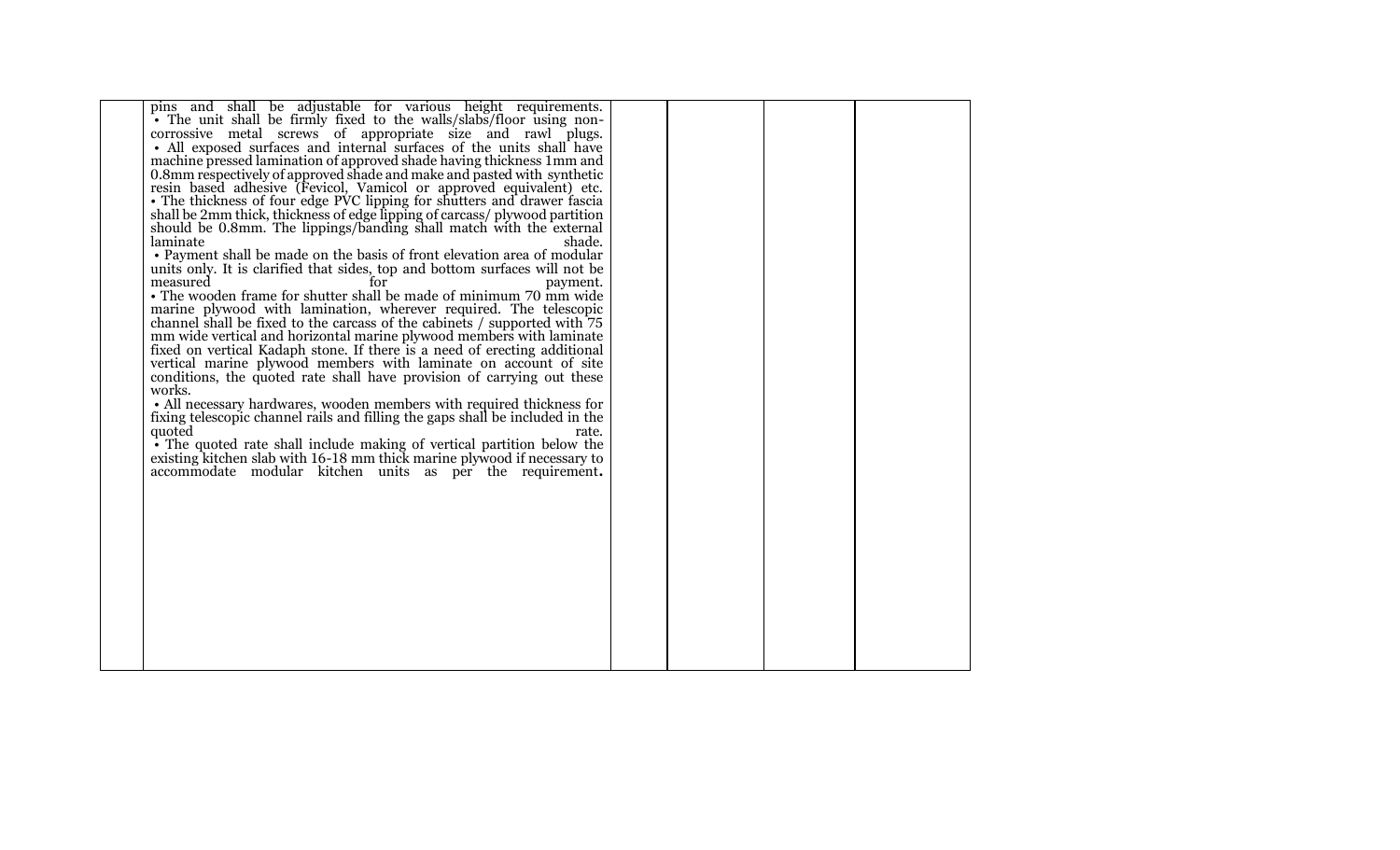| $\overline{\mathbf{2}}$ | <b>OVERHEAD CABINET IN KITCHEN:</b> Supplying of pre-fabricated                | 1.50 | Sq. M |  |  |
|-------------------------|--------------------------------------------------------------------------------|------|-------|--|--|
|                         | made<br>factory                                                                |      |       |  |  |
|                         | a) Over head kitchen cabinet units of appx 600 mm in high and 300 mm in        |      |       |  |  |
|                         | depth                                                                          |      |       |  |  |
|                         | • The frame work or carcass of the cabinets, its sides/bottom, shelves etc.    |      |       |  |  |
|                         |                                                                                |      |       |  |  |
|                         | shall be made out of 16-18 mm thick Marine plywood (Century plywood,           |      |       |  |  |
|                         | Kit Gold, Greenply, Western India Plywood, AEON or approved equivalent         |      |       |  |  |
|                         | make).                                                                         |      |       |  |  |
|                         | • Glazed shutters of cabinets as per the drawing shall be made out of 16       |      |       |  |  |
|                         | mm thick Marine plywood (Century plywood, Kit Gold, Greenply,                  |      |       |  |  |
|                         | WIP, AEON or approved equivalent make). Each shutter shall be fixed to         |      |       |  |  |
|                         | the framework <i>f</i> carcass by using two numbers of best quality EURO type  |      |       |  |  |
|                         | Slip/Auto Hinges (Ebco, Hettich, hafele or approved equivalent make) and       |      |       |  |  |
|                         | provided with an approved quality and profile brush finished SS handle         |      |       |  |  |
|                         | (minimum 150 mm long) of 304 grade. The glazed shutters shall have 5mm         |      |       |  |  |
|                         | thick float glass fitted in 16 mm thick marine plywood frame alround with      |      |       |  |  |
|                         | necessary cleats, clips and magnetic catchers. There will be one glass shelf   |      |       |  |  |
|                         | of 10 mm thick edge polished float glass for horizontal partition in each      |      |       |  |  |
|                         | cabinet.                                                                       |      |       |  |  |
|                         | • The thickness of four edge PVC lipping for shutters shall be 2mm thick,      |      |       |  |  |
|                         | thickness of edge lipping of carcass/ plywood partition should be 0.8mm        |      |       |  |  |
|                         | and thickness of four edge lipping around the rebate of glass shutter shall    |      |       |  |  |
|                         | be 0.6mm. The lippings/banding shall match with the external laminate          |      |       |  |  |
|                         | shade.                                                                         |      |       |  |  |
|                         | • The back side of over head unit shall be covered and fitted to carcass with  |      |       |  |  |
|                         | 4mm thick bakelite sheet by making proper grooves at joints and using          |      |       |  |  |
|                         | non-corrossive<br>screws.                                                      |      |       |  |  |
|                         | • All shelves shall be supported on approved quality SS pins and shall be      |      |       |  |  |
|                         | adjustable<br>for<br>various<br>height<br>requirements.                        |      |       |  |  |
|                         |                                                                                |      |       |  |  |
|                         | • The over head cabinet carcass shall be fitted to the wall with PVC capped    |      |       |  |  |
|                         | 2mm thick concealed MS hanging brackets each having width of 15mm              |      |       |  |  |
|                         | and depth of 50mm $@$ 2 brackets for each cabinet which is fixed on wall       |      |       |  |  |
|                         | with<br>screws.<br>necessary                                                   |      |       |  |  |
|                         | • All exposed surfaces and internal surfaces of the units shall have           |      |       |  |  |
|                         | machine pressed lamination having thickness 1mm and 0.8mm                      |      |       |  |  |
|                         | respectively of approved shade and pasted with synthetic resin based           |      |       |  |  |
|                         | adhesive<br>(Fevicol, Vamicol or<br>approved equivalent)<br>etc.               |      |       |  |  |
|                         | • Measurement will be taken on the basis of front length and height of         |      |       |  |  |
|                         | overhead cabinet units and wooden covering of electric chimney exhaust         |      |       |  |  |
|                         | pipe. It is clarified that sides, top and bottom surfaces will not be measured |      |       |  |  |
|                         | for<br>payment.                                                                |      |       |  |  |
|                         | • All necessary hardwares, wooden members filling the gaps shall be            |      |       |  |  |
|                         | included<br>in<br>the<br>quoted<br>rate.                                       |      |       |  |  |
|                         |                                                                                |      |       |  |  |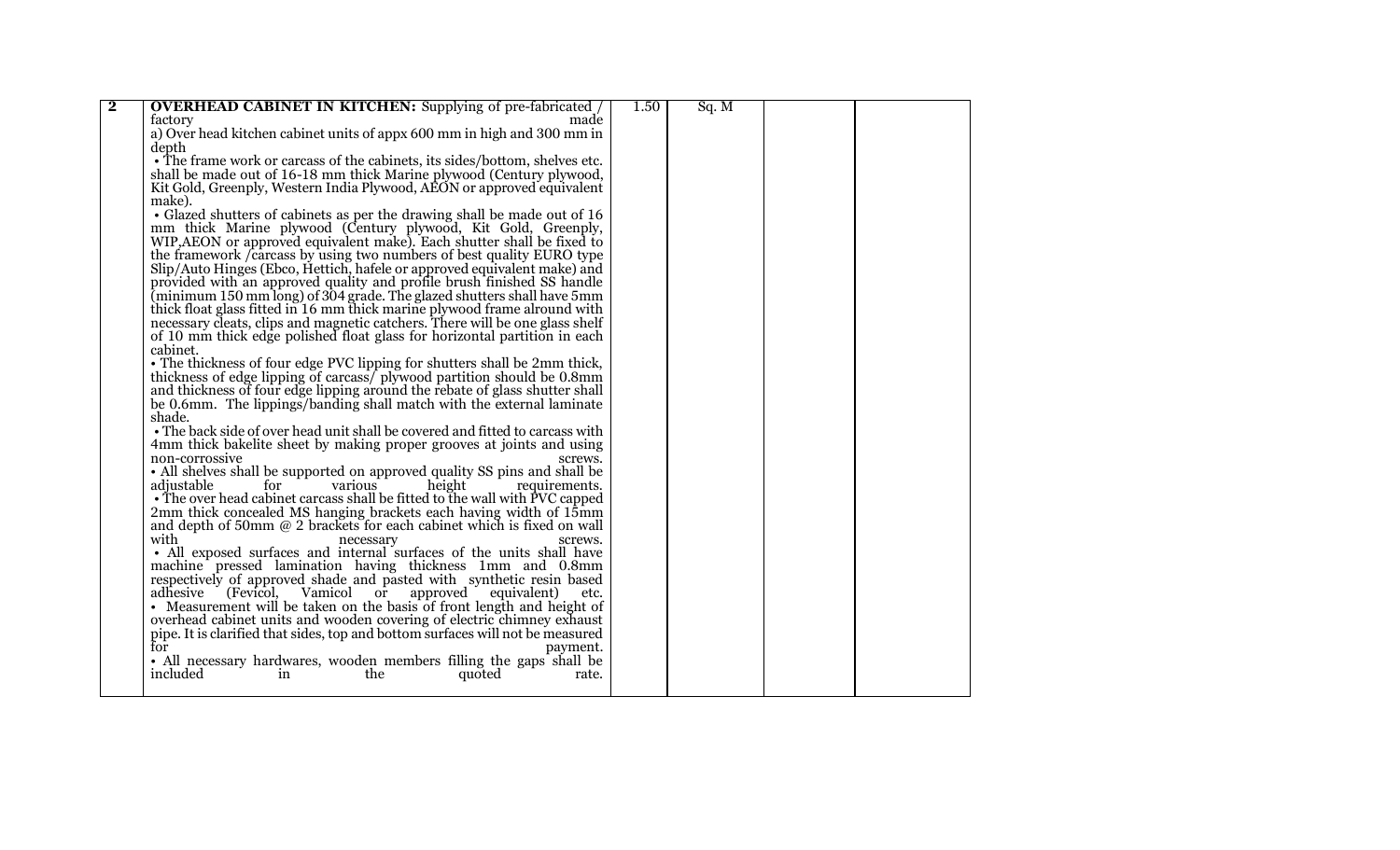| Supplying the wooden shutters for the existing loft in the kitchen with eight<br>4.00<br>Sq. M<br>shutters; each with two auto hinges and one brush finished SS handle (<br>minimum size 150 mm ) and as per details below |  |
|----------------------------------------------------------------------------------------------------------------------------------------------------------------------------------------------------------------------------|--|
|                                                                                                                                                                                                                            |  |
|                                                                                                                                                                                                                            |  |
| • Shutters as per the sketch shall be made out of 16 mm thick Marine                                                                                                                                                       |  |
| plywood (Century plywood, Kit Gold, Greenply, WIP, AEON or approved                                                                                                                                                        |  |
| equivalent make). Each shutter shall be fixed to the existing wooden                                                                                                                                                       |  |
| framework by using two numbers of best quality EURO type Slip/Auto                                                                                                                                                         |  |
| Hinges (Ebco, Hettich, hafele or approved equivalent make) and provided                                                                                                                                                    |  |
| with an approved quality and profile brush finished SS handle (minimum                                                                                                                                                     |  |
| 150<br>304<br>long)<br>οf<br>mm<br>grade.                                                                                                                                                                                  |  |
| • The thickness of four edge PVC lipping for shutters and drawer fascia                                                                                                                                                    |  |
| shall be 2mm thick with shade matching with the external laminate.                                                                                                                                                         |  |
| • All exposed surfaces and internal surfaces of the units shall have                                                                                                                                                       |  |
|                                                                                                                                                                                                                            |  |
| machine pressed lamination having thickness 1mm and 0.8mm                                                                                                                                                                  |  |
| respectively of approved shade and make and pasted with synthetic resin                                                                                                                                                    |  |
| based adhesive (Fevicol, Vamicol or approved equivalent) etc.                                                                                                                                                              |  |
| • The wooden frame for shutter shall be made of minimum $70$ mm wide $\&$                                                                                                                                                  |  |
| 17mm thick marine plywood with lamination, wherever required.                                                                                                                                                              |  |
| • Measurement will be taken on the basis of front length and height of                                                                                                                                                     |  |
| wooden<br>shutters<br>only.                                                                                                                                                                                                |  |
| • All necessary hardwares, wooden members filling the gaps shall be                                                                                                                                                        |  |
| included<br>quoted<br>the<br>in<br>rate.                                                                                                                                                                                   |  |
|                                                                                                                                                                                                                            |  |
|                                                                                                                                                                                                                            |  |
|                                                                                                                                                                                                                            |  |
|                                                                                                                                                                                                                            |  |
|                                                                                                                                                                                                                            |  |
|                                                                                                                                                                                                                            |  |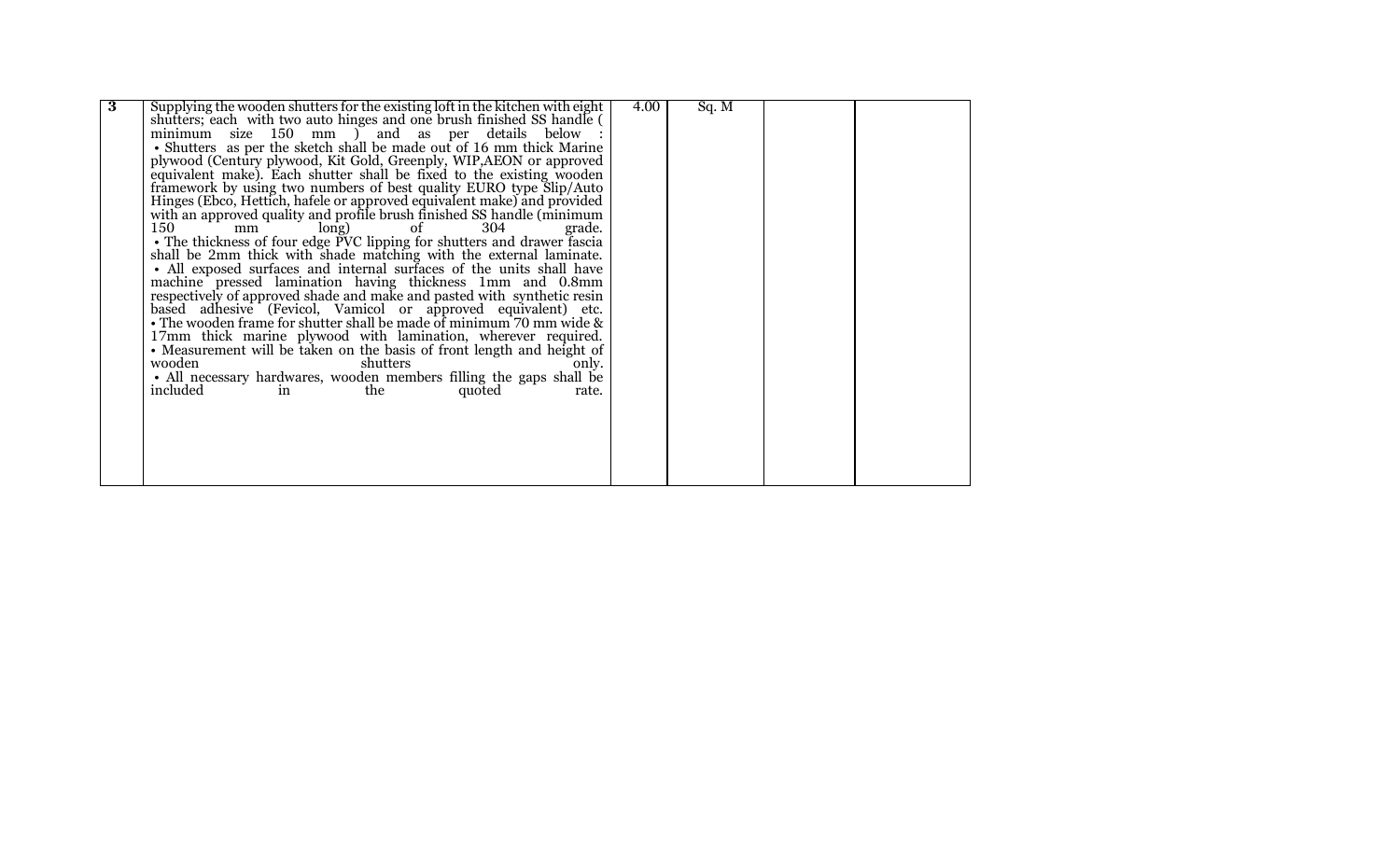| $\overline{4}$ | Supply of tall pantry unit of approximately 2.1 m in height and 1.5 m in                                                             | 3.5 | Sq.mt |  |  |
|----------------|--------------------------------------------------------------------------------------------------------------------------------------|-----|-------|--|--|
|                | length                                                                                                                               |     |       |  |  |
|                | The frame work or carcass of the cabinets, its sides/bottom, shelves etc.                                                            |     |       |  |  |
|                |                                                                                                                                      |     |       |  |  |
|                | shall be made out of 16-18 mm thick Marine plywood (Century plywood,                                                                 |     |       |  |  |
|                | Kit Gold, Greenply, Western India Plywood, AEON or approved equivalent                                                               |     |       |  |  |
|                | make).                                                                                                                               |     |       |  |  |
|                | • Glazed shutters of cabinets as per the drawing shall be made out of 16                                                             |     |       |  |  |
|                |                                                                                                                                      |     |       |  |  |
|                | mm thick Marine plywood (Century plywood, Kit Gold, Greenply, WIP, AEON or approved equivalent make). Each shutter shall be fixed to |     |       |  |  |
|                | the framework <i>f</i> carcass by using two numbers of best quality EURO type                                                        |     |       |  |  |
|                | Slip/Auto Hinges (Ebco, Hettich, hafele or approved equivalent make) and                                                             |     |       |  |  |
|                | provided with an approved quality and profile brush finished SS handle                                                               |     |       |  |  |
|                | (minimum 150 mm long) of 304 grade. The glazed shutters shall have 5mm                                                               |     |       |  |  |
|                | thick float glass fitted in 16 mm thick marine plywood frame alround with                                                            |     |       |  |  |
|                | necessary cleats, clips and magnetic catchers. There will be one glass shelf                                                         |     |       |  |  |
|                | of 10 mm thick edge polished float glass for horizontal partition in each                                                            |     |       |  |  |
|                | cabinet.                                                                                                                             |     |       |  |  |
|                |                                                                                                                                      |     |       |  |  |
|                | • The thickness of four edge PVC lipping for shutters shall be 2mm thick,                                                            |     |       |  |  |
|                | thickness of edge lipping of carcass/plywood partition should be 0.8mm                                                               |     |       |  |  |
|                | and thickness of four edge lipping around the rebate of glass shutter shall                                                          |     |       |  |  |
|                | be 0.6mm. The lippings/banding shall match with the external laminate                                                                |     |       |  |  |
|                | shade.                                                                                                                               |     |       |  |  |
|                | • The back side of unit shall be covered and fitted to carcass with 4mm                                                              |     |       |  |  |
|                | thick bakelite sheet by making proper grooves at joints and using non-                                                               |     |       |  |  |
|                | corrossive<br>screws.                                                                                                                |     |       |  |  |
|                | • All shelves shall be supported on approved quality SS pins and shall be                                                            |     |       |  |  |
|                | for<br>various<br>adjustable<br>height<br>requirements.                                                                              |     |       |  |  |
|                | • The cabinet carcass shall be fitted to the wall with PVC capped 2mm thick                                                          |     |       |  |  |
|                | concealed MS hanging brackets each having width of 15mm and depth of                                                                 |     |       |  |  |
|                | 50mm $@$ 2 brackets for each cabinet which is fixed on wall with necessary                                                           |     |       |  |  |
|                | screws.                                                                                                                              |     |       |  |  |
|                | • All exposed surfaces and internal surfaces of the units shall have                                                                 |     |       |  |  |
|                | machine pressed lamination having thickness 1mm and 0.8mm                                                                            |     |       |  |  |
|                | respectively of approved shade and pasted with synthetic resin based                                                                 |     |       |  |  |
|                | adhesive<br>Vamicol or<br>approved equivalent)<br>(Fevicol,<br>etc.                                                                  |     |       |  |  |
|                | • Measurement will be taken on the basis of front length and height of                                                               |     |       |  |  |
|                | cabinet units. It is clarified that sides, top and bottom surfaces will not be                                                       |     |       |  |  |
|                | measured                                                                                                                             |     |       |  |  |
|                | for<br>payment.                                                                                                                      |     |       |  |  |
|                | • All necessary hardwares, wooden members filling the gaps shall be                                                                  |     |       |  |  |
|                | included<br>in<br>the<br>quoted<br>rate.                                                                                             |     |       |  |  |
|                |                                                                                                                                      |     |       |  |  |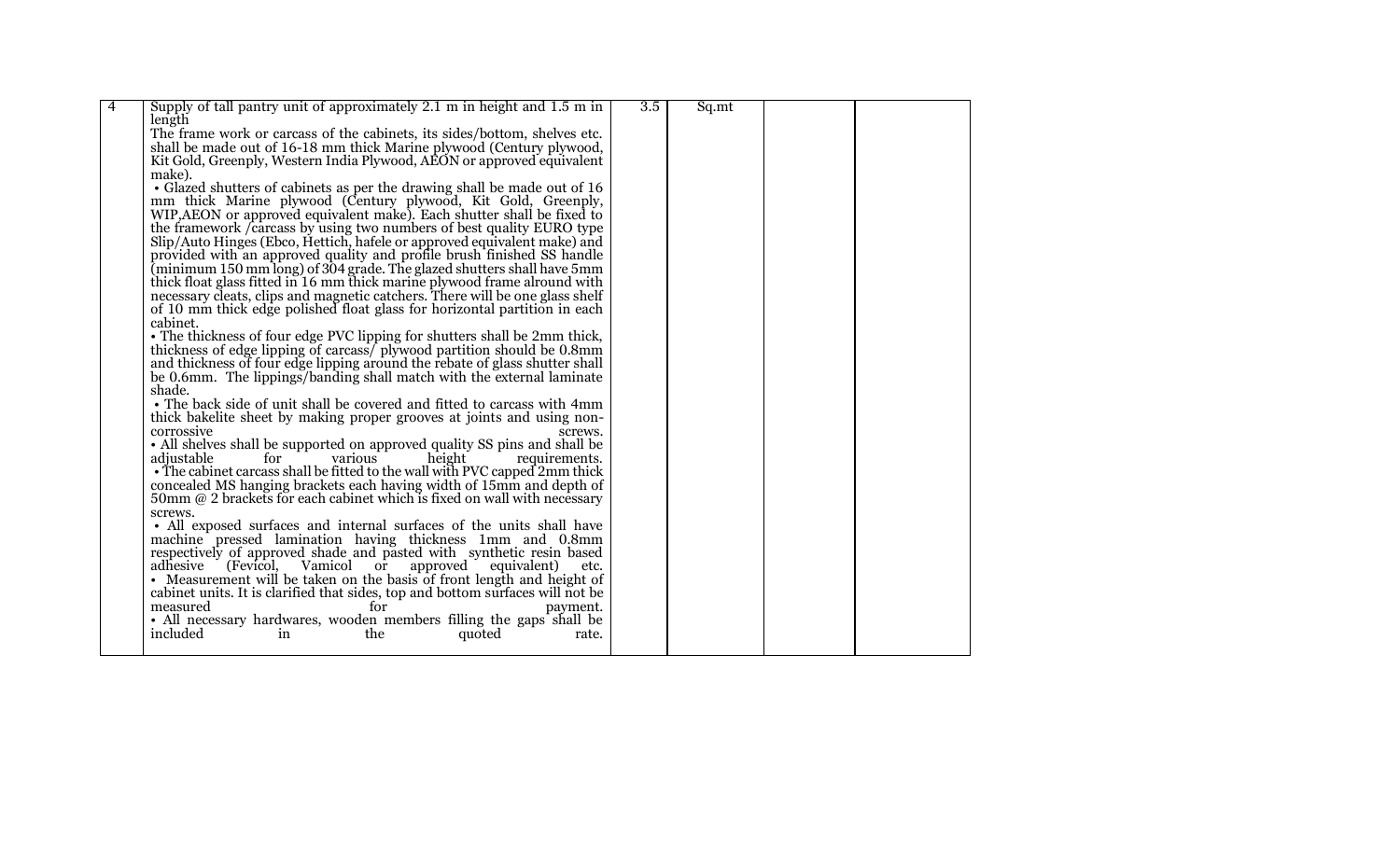| 5           | Installation, testing, commissioning of all above kitchen modular<br>units (Item Nos 1, $\tilde{2}$ , 3 & 4), side shutters along with all accessories,<br>hardwares and fittings including additional / extra equipment and<br>commissioning inclusive of all taxes, service tax.etc. complete.The<br>details<br>additional<br>under<br>are<br>as<br>• Necessary openings/cuttings shall be made on the frame work/granite<br>boozing/tile cladding/Kadappah verticals to insert or accommodate or fix<br>modular<br>other<br>units<br>and<br>accessories.<br>• Core cutting of adequate dia shall be made on RCC/Brick masonry<br>structures on the external wall for passing Chimney exhaust pipe to the outside and filling the gaps with neat white cement with matching color.<br>· Minor gaps/grooves if any, shall be filled with white cement paste and<br>$\checkmark$ shade<br>skirting<br>matching<br>floor<br>of<br>or<br>tiles.<br>• The quoted rate shall include the labour charges for filling the gaps<br>between modular unit and supporting vertical Kadappah slab<br>with<br>wooden<br>members.<br>• Mode of Measurement – The total work in one kitchen of a flat will be<br>treated<br>job.<br>as<br>one | 1.00 | Job |  |
|-------------|---------------------------------------------------------------------------------------------------------------------------------------------------------------------------------------------------------------------------------------------------------------------------------------------------------------------------------------------------------------------------------------------------------------------------------------------------------------------------------------------------------------------------------------------------------------------------------------------------------------------------------------------------------------------------------------------------------------------------------------------------------------------------------------------------------------------------------------------------------------------------------------------------------------------------------------------------------------------------------------------------------------------------------------------------------------------------------------------------------------------------------------------------------------------------------------------------------------------------------|------|-----|--|
| $\mathbf C$ | <b>Total Amount Quoted for Carpentry Work</b>                                                                                                                                                                                                                                                                                                                                                                                                                                                                                                                                                                                                                                                                                                                                                                                                                                                                                                                                                                                                                                                                                                                                                                                   |      |     |  |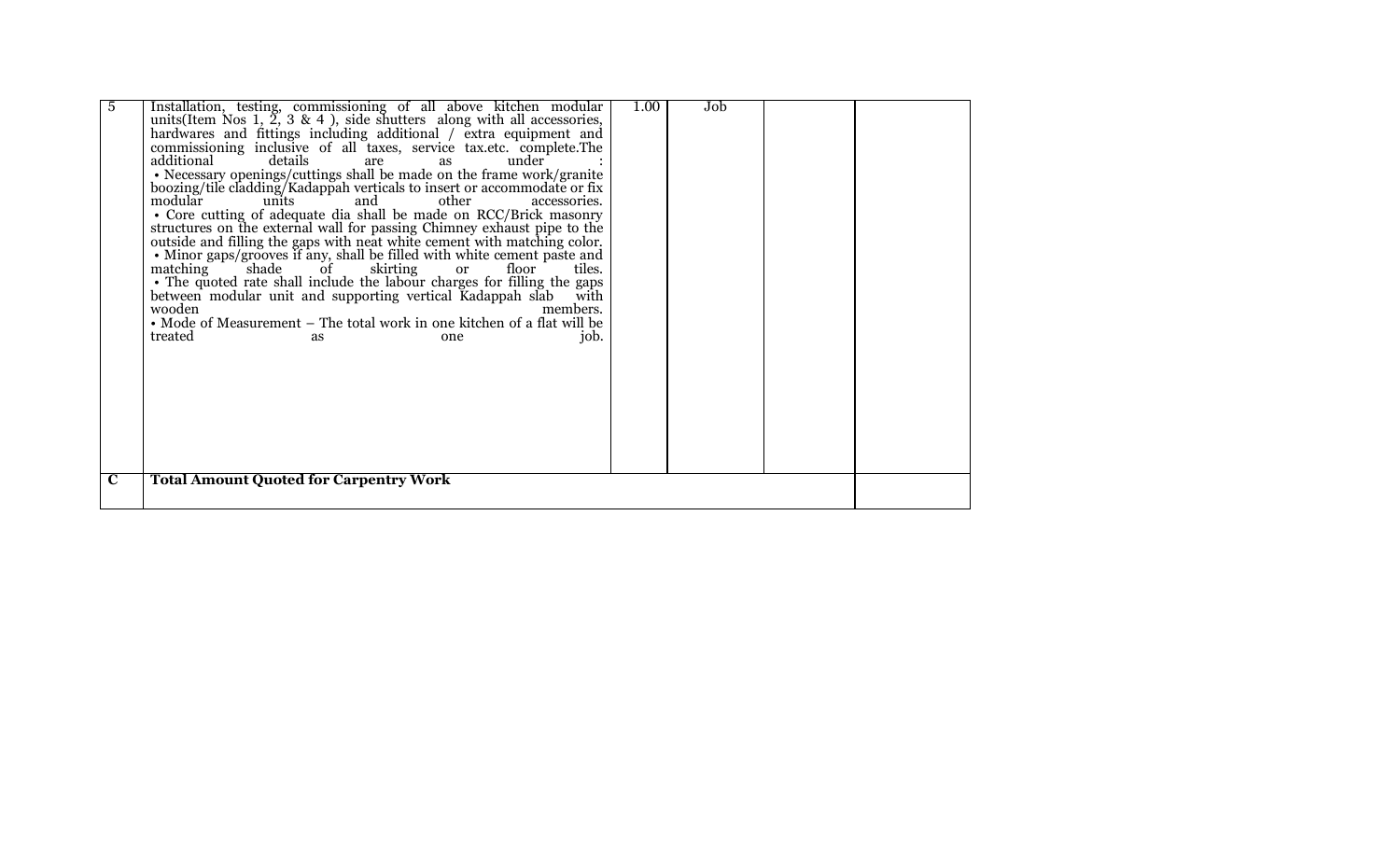# **Supply of pre-fabricated (factory made) Modular Kitchen cabinets and accessories**

| <b>Item</b><br>No. | <b>Description of work</b>          | Amount in Rs. |
|--------------------|-------------------------------------|---------------|
|                    | Grand Total(A+B+C) for 1<br>kitchen |               |
|                    | <b>Total amount for 8 kitchens</b>  |               |
|                    | Total amount in words:-             |               |

## **Note :**

1. Rates should be quoted inclusive of all materials, labour charges, transportation costs, all prevailing taxes etc.

#### **2. The work should be carried out with least disturbance to the residents staying in the flats.**

3. The tenderers are advised to visit the site and see the existing kitchen platform provided in the flats in the colony.